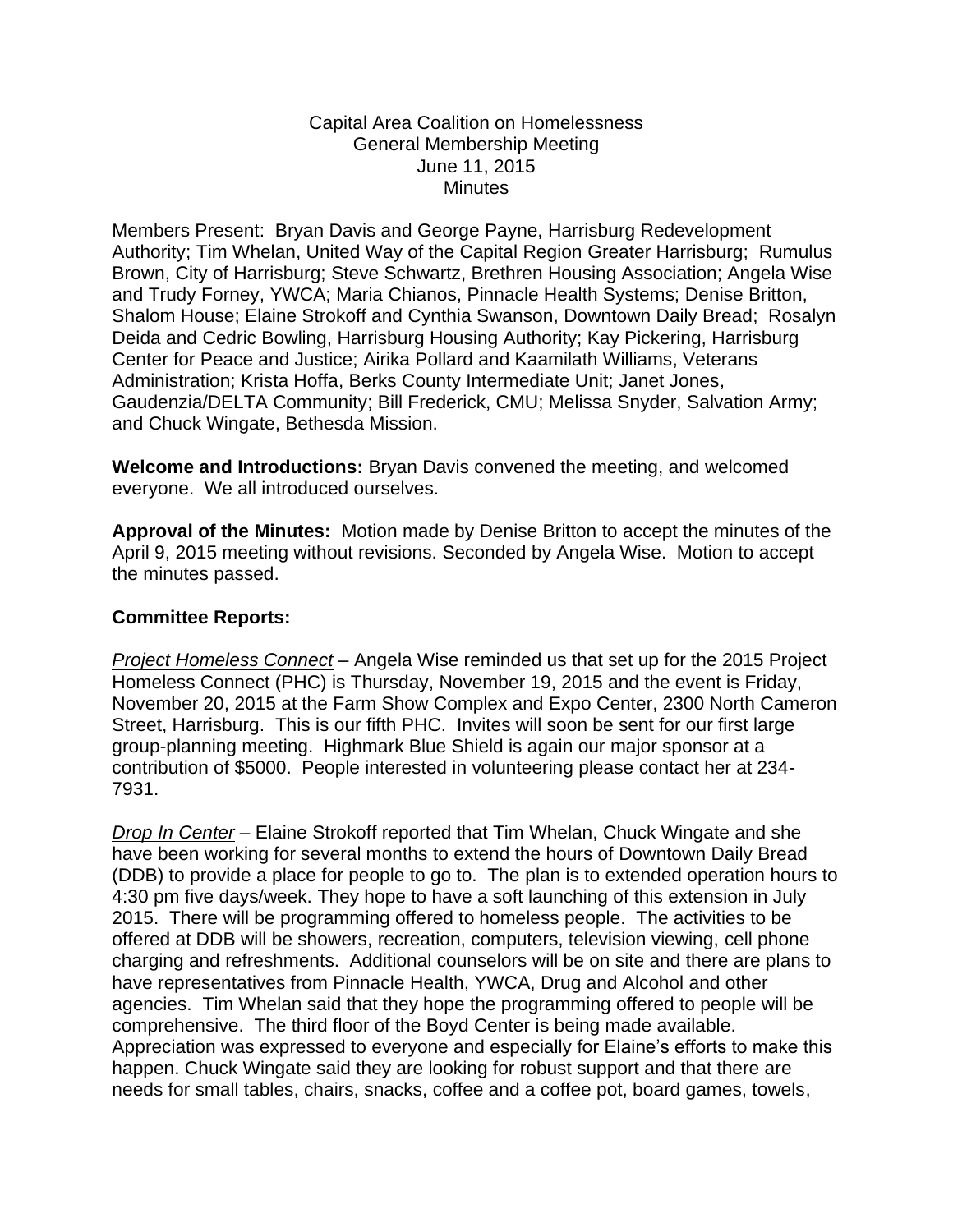washcloths, and toiletries. Please join the community-wide effort. Cynthia Swanson expressed the hope that other churches and local colleges will become engaged.

*Blueprint Implementation Team (BIT):* Tim Whelan told us that the committee is close to finalizing the CACH "Public" power point presentation. The power point presentation can be used to recruit volunteers. He plans to show it at the next General Membership meeting in August. Maria Chianos said she has a list of churches we could approach. Bryan Davis reported that CACH now has 650 "Fans" on Face Book. The BIT will meet in July; everyone welcome.

*Planning and Resource:* CACH raised over \$3500 at the 2015 Highmark Walk for a Healthy Community; more funds than we targeted. Awareness about our work also took place. Bryan Davis thanked all of our supporters and sponsors: Harrisburg Housing Authority for \$1000 and Mt. Calvary Episcopal Church/\$500and Harristown Enterprizes/\$250.

*Community Conversations*: Denise Britten told us about that Michael Macchioni from Gemma's Angels is involved with Community Conversations to provide fresh produce and work on community gardens on Allison Hill. Area shelters also receive food from Gemma's Hummelstown garden. In addition, Community Conversations is working with the Tri County Community Action (TCCA) and its Growing Strong program. Denise will combine the resources from TCCA and Maria Chianos church list to expand participation. The next meeting is July 15, 2015 from 9 to 11 am at the Penbrook Church of God.

*Homeless Prevention Committee* – Steve Schwartz and Maria Chianos co-chair this committee and reported that the proposal before Pinnacle Health to provide respite care was placed on a back burner because of the merger between Pinnacle and Penn State Hershey Medical Center. Maria defined respite care as after care following acute care, staffed by a nurse. Other committee activities include identifying funds for a case manager to work with people being evicted. Steve expressed appreciation to Kay Pickering for developing a job description. The committee approached Kathy Possinger at TCCA for supervising this case manager. No word on that as Kathy is leaving TCCA to work with the Pennsylvania Department of Community and Economic Development. Kay provided multiple copies of "Where to go when you need help." Contact either her or [www.efmr.org](http://www.efmr.org/) for copies.

*Housing Committee* – George Payne attended the committee's May meeting. Bonnie Kent from the office of Upper Dauphin County Human Services presented to the committee on services provided by her office. This area does not have a real response to homeless people. Area churches are doing what they can. CACH must remember the rural homeless. Bryan Davis talked about recent resources citing the lack of affordable housing. Rosalyn Deida said that the Harrisburg Housing Authority (HHA) has two types of housing openings. She talked about qualifying criteria. Bryan said that HHA was approved for 50 new units. The Housing Authority of Dauphin County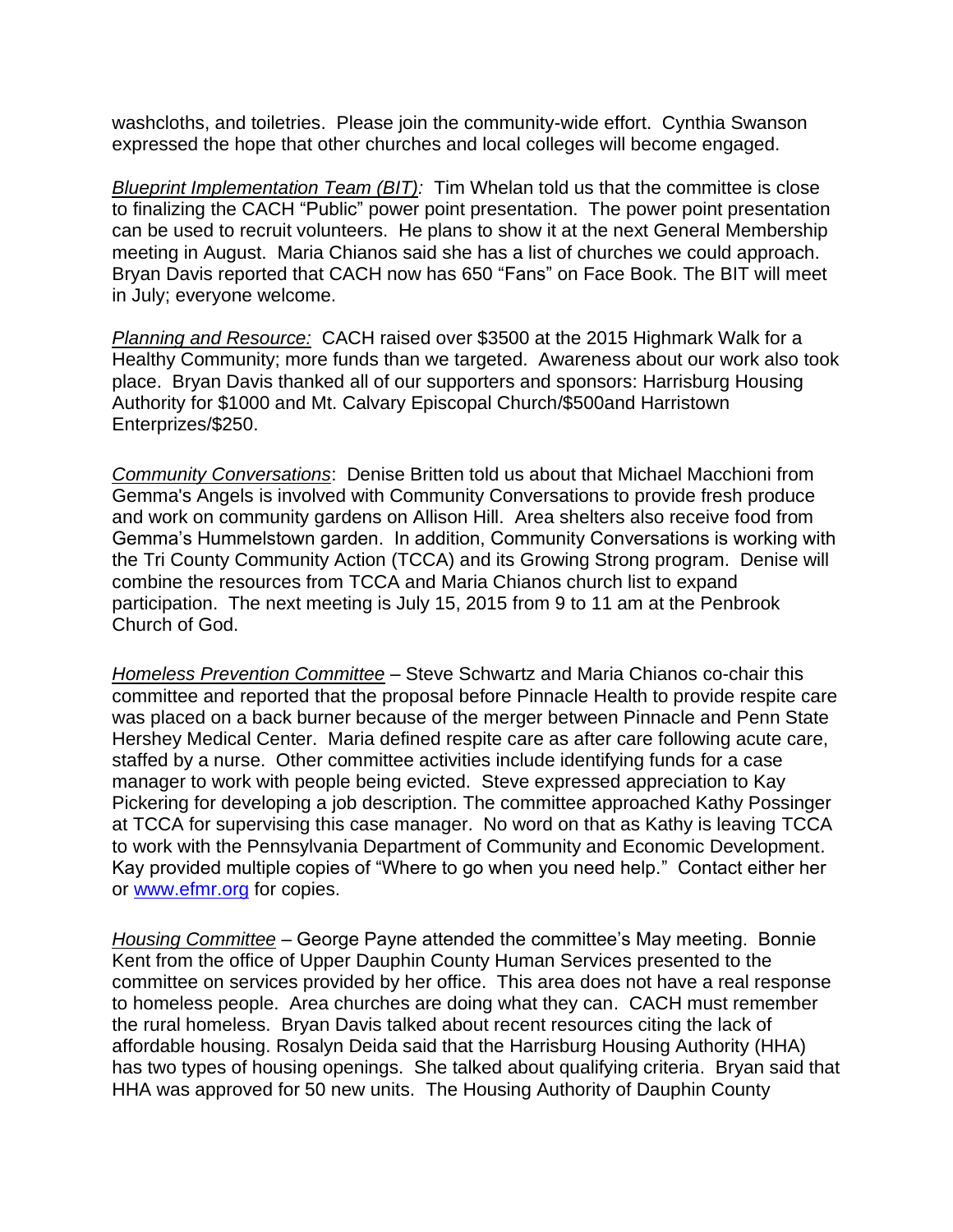recently signed off on three tax credit applications submitted to Pennsylvania Housing Finance Agency. Two were approved for funding: One is in Susquehanna Township called Sunflower Fields and has a set aside of five units for handicapped individuals/families and that, all units are available to households with income at or below 60% of area medium income (AMI). The other proposal that was funded is called Union House Apartments and is located in upper Dauphin County in Lykens. This development has 28 affordable rental apartments plus three units to be available to individuals/families at or below 20% AMI. Bryan Davis said these projects should close on their financing by the end of this year, with construction started and possible completion by Summer/Fall 2016. CACH will let our partners know when these new affordable housing units, plus the set asides, are available for placement. Rosalyn promoted the HHA's Spring has Sprung! Event. See attached flyer. Kay Pickering said she has clients in HHA housing that need a larger unit. She talked about people not having permanent addresses and agencies reminding them to follow through. The Homeless Prevention committee recognized that agencies need training.

*Education and Public Information -* Bryan Davis said that help is need on this committee specific to web site updates, social media and outreach/awareness opportunities. Maria Chianos asked if CACH had approached local universities for help in this area.

*Service Delivery/Data Collection –* George Payne said the committee has a new chair, Frances Robinson. This committee prioritized the implementation of the coordinated assessment; the topic of our next meeting. He announced that the 2015 Point In Time is available along with a five-year analysis. George then talked about the trends in Dauphin County: a decrease in the number of chronically homeless; increase in transitional housing (TH) because of the additional TH beds and in the nearly homeless; and that emergency shelter and veterans' statistics stayed the same. We are not capturing the overflow of homeless people. These include the unsheltered men with drug and alcohol or mental health problems. The only area housing for such men is Trinity House. Other challenges include counting unaccompanied youth. Someone mentioned the Susquehanna Harbor Safe Haven will not house men less than 21 years. George will follow up on this. Chuck Wingate said that last winter Bethesda Mission had an average of 170% increase. Bryan said that on any given day, there are about 402 people (134 of these are children) living in shelter, transitional housing, Safe Havens or Unsheltered. Another 182 (37 of these are children) are formerly homeless, and living in a CACH Network permanent housing program. 56 persons, including 9 children, are "near homeless". Chuck said that staff in Lancaster homeless agencies will not serve non-Lancaster homeless people. These folks receive five days of shelter. He then reported that the mission has a \$5 million capital project to increase capacity but adding 50 beds to the men's shelter and replace the women's shelter and increase capacity in that effort to serve 18 to 25 year old women. Chuck told that two men froze to death last winter. The only details he had on these fatalities is that one man died in upper Dauphin County. Other committee tasks include memorizing standards for prioritization of homeless people, HMIS policies and procedures and governance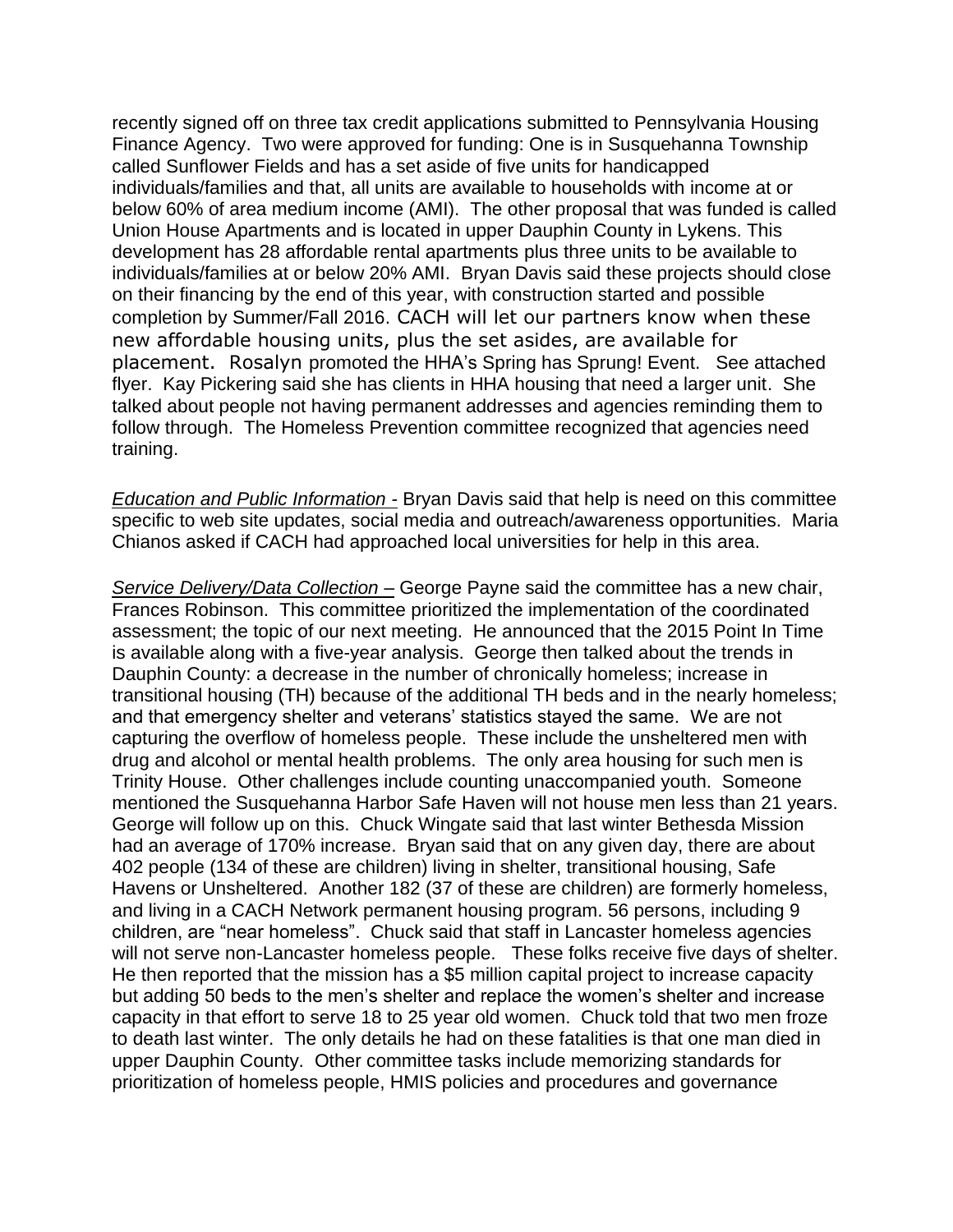policies. When these items are completed, CACH will receive points on its 2015 CoC application. George said the 2015 CoC application may be released this summer.

*Homeless Youth* – George Payne described CACH's effort to count homeless youth; unaccompanied youth up to 24 years old. CACH is gearing up to conduct a survey of homeless youth (minors and 18-24 year olds) who are unaccompanied i.e. those who may be runaway or kicked out by their families, over a window of three months: November, December, and January. As such, we are reaching out to all relevant agencies that may have bearing with this population. We will host two meetings: one on September 17 Thursday at 1:00 p.m. at the YWCA of Greater Harrisburg, with key contact persons, to go over the project and hammer out any issues. Then the second meeting is a few weeks later on Thursday October 15 also at 1:00 p.m. at the YWCA for training all survey participants who may encounter these youth and conduct the survey. Kay Pickering talked about youth who received Social Security, did not follow up with the required paperwork and are now homeless. Bill Frederick is placing youth. Steve Schwartz said that Dauphin County Children and Youth are looking for partners to house children aging out of foster care.

**Service Gaps, New Opportunities, and Announcements:** Denise Britton reported that Shalom House and its partners participated in a Mother's Day event and are planning a Father's Day event. Both events concentrate on promoting healthy children through nutrition.

Janet Jones announced the availability of free hepatitis screening. Maria Chianos continues to seek assistance to get medicine for Hepatitis C.

Melissa Snyder told us about employment opportunities at the Amazon warehouse in Carlisle. Amazon is considering providing transportation. SMX management staffing is the contact for these openings. The Salvation Army is holding its annual civic event to raise funds for capital improvements. They purchased the old Weis Market at 29<sup>th</sup> and Rudy Roads. Their Green Street office will relocate to the renovated site. Bethesda Mission is working with the Salvation Army to continue a breakfast program.

Rosalyn Deida said that the HHA is working with Representative Kim to identify housing and services for elderly women.

**Next Meeting:** The next General Membership meeting of CACH will be **August 13,**  2015 beginning at 10 AM at Christ Lutheran Church, 124 South 13<sup>th</sup> Street, Harrisburg

Adjourned 11:30.

Respectfully submitted,